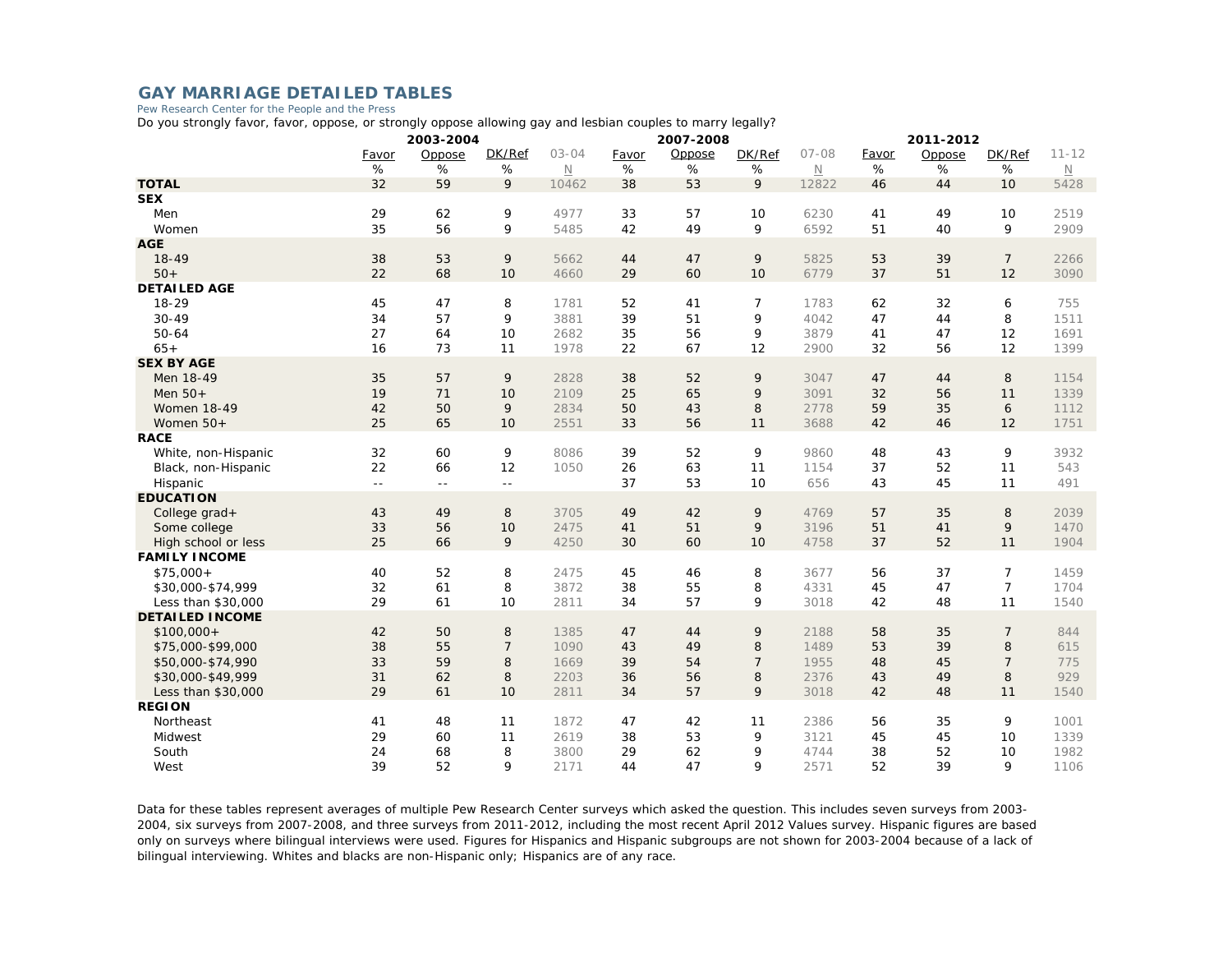## GAY MARRIAGE DETAILED TABLES (CONT.)<br>Pew Research Center for the People and the Press

Do you strongly favor, favor, oppose, or strongly oppose allowing gay and lesbian couples to marry legally?

|                             | 2003-2004                  |            |                 |             | 2007-2008 |        |                |                       | 2011-2012 |        |                |                          |  |
|-----------------------------|----------------------------|------------|-----------------|-------------|-----------|--------|----------------|-----------------------|-----------|--------|----------------|--------------------------|--|
|                             | Favor                      | Oppose     | DK/Ref          | $03 - 04$   | Favor     | Oppose | DK/Ref         | $07 - 08$             | Favor     | Oppose | DK/Ref         | $11 - 12$                |  |
|                             | %                          | %          | %               | $\mathbb N$ | %         | %      | %              | $\hbox{\color{red}N}$ | %         | %      | %              | $\underline{\mathsf{N}}$ |  |
| <b>PARTY ID</b>             |                            |            |                 |             |           |        |                |                       |           |        |                |                          |  |
| Republican                  | 18                         | 77         | 6               | 3274        | 19        | 75     | 7              | 3608                  | 26        | 66     | 8              | 1410                     |  |
| Democrat                    | 41                         | 50         | 9               | 3407        | 49        | 43     | 8              | 4160                  | 57        | 35     | 8              | 1751                     |  |
| Independent                 | 37                         | 52         | 11              | 3141        | 42        | 47     | 11             | 4279                  | 51        | 39     | 10             | 2006                     |  |
| <b>IDEOLOGY</b>             |                            |            |                 |             |           |        |                |                       |           |        |                |                          |  |
| Conservative                | 16                         | 77         | $\overline{7}$  | 4057        | 19        | 74     | $\overline{7}$ | 5128                  | 27        | 63     | 9              | 2113                     |  |
| Moderate                    | 35                         | 55         | 11              | 3975        | 43        | 46     | 11             | 4674                  | 54        | 36     | 10             | 2004                     |  |
| Liberal                     | 60                         | 32         | 8               | 1991        | 66        | 26     | 8              | 2425                  | 67        | 27     | 6              | 1108                     |  |
| <b>PARTY AND IDEOLOGY</b>   |                            |            |                 |             |           |        |                |                       |           |        |                |                          |  |
| Conservative Republican     | 12                         | 83         | 5               | 2159        | 12        | 82     | 5              | 2539                  | 19        | 74     | $\overline{7}$ | 1007                     |  |
| Mod/Lib Republican          | 29                         | 64         | $\overline{7}$  | 1055        | 33        | 57     | 10             | 1008                  | 41        | 50     | 9              | 381                      |  |
| Mod/Cons Democrat           | 31                         | 59         | 10              | 2231        | 38        | 52     | 9              | 2611                  | 48        | 43     | 9              | 1048                     |  |
| <b>Liberal Democrat</b>     | 65                         | 27         | $7\overline{ }$ | 1056        | 73        | 22     | 6              | 1411                  | 73        | 21     | 6              | 652                      |  |
| <b>PARTY AND AGE</b>        |                            |            |                 |             |           |        |                |                       |           |        |                |                          |  |
| Republican                  |                            |            |                 |             |           |        |                |                       |           |        |                |                          |  |
| $18 - 29$                   | 28                         | 68         | 4               | 488         | 25        | 70     | 5              | 371                   | 37        | 59     | 4              | 129                      |  |
| $30 - 49$                   | 21                         | 72         | 6               | 1266        | 22        | 71     | $\overline{7}$ | 1169                  | 25        | 66     | 9              | 390                      |  |
| $50 - 64$                   | 11                         | 84         | $\overline{4}$  | 797         | 15        | 79     | 6              | 1079                  | 23        | 69     | 8              | 437                      |  |
| $65+$                       | $\overline{7}$             | 86         | 6               | 683         | 11        | 80     | 8              | 950                   | 22        | 70     | 8              | 439                      |  |
| Democrat                    |                            |            |                 |             |           |        |                |                       |           |        |                |                          |  |
| $18 - 29$                   | 56                         | 37         | 6               | 530         | 67        | 29     | $\overline{4}$ | 539                   | 74        | 21     | 5              | 240                      |  |
| $30 - 49$                   | 45                         | 46         | 8               | 1216        | 51        | 41     | 8              | 1245                  | 56        | 35     | 9              | 457                      |  |
| $50 - 64$                   | 36                         | 53         | 10              | 912         | 46        | 45     | 10             | 1335                  | 55        | 36     | 9              | 567                      |  |
| $65+$                       | 23                         | 64         | 13              | 711         | 31        | 57     | 12             | 1001                  | 40        | 50     | 10             | 469                      |  |
| Independent                 |                            |            |                 |             |           |        |                |                       |           |        |                |                          |  |
| $18 - 29$                   | 49                         | 42         | 9               | 657         | 55        | 36     | 9              | 731                   | 64        | 31     | 6              | 339                      |  |
| $30 - 49$                   | 37                         | 51         | 11              | 1189        | 42        | 47     | 11             | 1395                  | 56        | 38     | 6              | 595                      |  |
| $50 - 64$                   | 32                         | 55         | 13              | 825         | 39        | 50     | 11             | 1303                  | 42        | 44     | 15             | 611                      |  |
| $65+$                       | 21                         | 69         | 10              | 437         | 23        | 63     | 13             | 780                   | 34        | 50     | 16             | 431                      |  |
| <b>RELIGIOUS PREFERENCE</b> |                            |            |                 |             |           |        |                |                       |           |        |                |                          |  |
| <b>Total Protestants</b>    | 23                         | 69         | 9               | 6043        | 28        | 63     | 9              | 7184                  | 33        | 58     | 9              | 2856                     |  |
| White non-Hisp. evang       | 11                         | 85         | 5               | 2408        | 15        | 80     | 5              | 2873                  | 16        | 77     | $\overline{7}$ | 1047                     |  |
| White non-Hisp. Mainline    | 35                         | 53         | 12              | 2335        | 43        | 46     | 11             | 2706                  | 53        | 37     | 10             | 1075                     |  |
| Black non-Hisp. Protestant  | 20                         | 70         | 11              | 836         | 24        | 65     | 11             | 939                   | 31        | 58     | 10             | 391                      |  |
| <b>Total Catholic</b>       | 37                         | 53         | 10              | 2431        | 41        | 48     | 11             | 2882                  | 51        | 38     | 11             | 1203                     |  |
| White non-Hisp. Cath.       | 36                         | 54         | 9               | 1851        | 43        | 48     | 9              | 2211                  | 53        | 37     | 10             | 841                      |  |
| Hispanic Catholic           | $\overline{\phantom{a}}$ . | $\sim$ $-$ | $\sim$ $-$      |             | 38        | 48     | 14             | 351                   | 45        | 40     | 15             | 248                      |  |
| Unaffiliated                | 56                         | 32         | 12              | 1202        | 61        | 30     | 9              | 992                   | 71        | 21     | 8              | 902                      |  |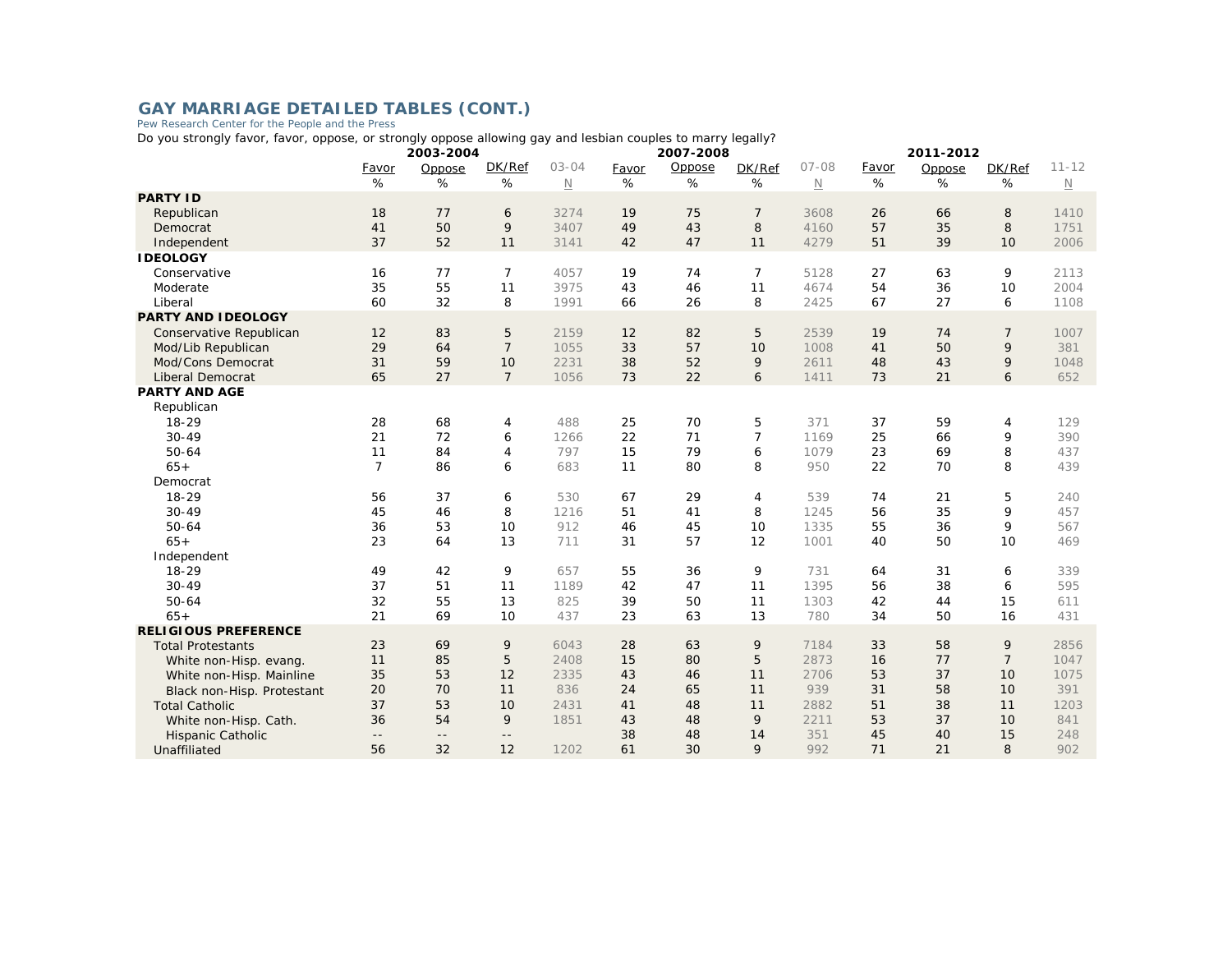## GAY MARRIAGE DETAILED TABLES (CONT.)<br>Pew Research Center for the People and the Press

Do you strongly favor, favor, oppose, or strongly oppose allowing gay and lesbian couples to marry legally?

|                                  | 2003-2004      |          |                |             |          | 2007-2008 |                |             | 2011-2012 |          |                |             |
|----------------------------------|----------------|----------|----------------|-------------|----------|-----------|----------------|-------------|-----------|----------|----------------|-------------|
|                                  | Favor          | Oppose   | DK/Ref         | $03 - 04$   | Favor    | Oppose    | DK/Ref         | $07 - 08$   | Favor     | Oppose   | DK/Ref         | $11 - 12$   |
|                                  | %              | %        | %              | $\mathbb N$ | %        | %         | %              | $\mathbb N$ | %         | %        | %              | $\mathbb N$ |
| <b>ATTEND RELIGIOUS SERVICES</b> |                |          |                |             |          |           |                |             |           |          |                |             |
| Weekly or more                   | 17             | 76       | 8              | 4310        | 22       | 71        | $\overline{7}$ | 5315        | 27        | 65       | 8              | 2184        |
| Less than weekly                 | 41             | 49       | 10             | 6048        | 48       | 42        | 11             | 7355        | 58        | 32       | 10             | 3189        |
| <b>RELIGION BY ATTENDANCE</b>    |                |          |                |             |          |           |                |             |           |          |                |             |
| White non-Hisp evang. Prot.      |                |          |                |             |          |           |                |             |           |          |                |             |
| Weekly or more                   | 6              | 91       | 3              | 1605        | 9        | 88        | 3              | 1890        | 11        | 84       | 5              | 723         |
| Less than weekly                 | 19             | 74       | 8              | 790         | 25       | 66        | 9              | 969         | 26        | 62       | 12             | 316         |
| White non-Hisp. mainline Prot.   |                |          |                |             |          |           |                |             |           |          |                |             |
| Weekly or more                   | 28             | 59       | 13             | 574         | 36       | 55        | 9              | 774         | 48        | 46       | 6              | 324         |
| Less than weekly                 | 37             | 51       | 12             | 1746        | 46       | 43        | 12             | 1910        | 55        | 34       | 11             | 745         |
| Black non-Hisp. Protestant       |                |          |                |             |          |           |                |             |           |          |                |             |
| Weekly or more                   | 14             | 77       | 9              | 506         | 15       | 75        | 10             | 534         | 22        | 70       | 9              | 209         |
| Less than weekly                 | 28             | 60       | 12             | 323         | 34       | 53        | 13             | 401         | 41        | 47       | 12             | 178         |
| White non-Hisp. Catholic         |                |          |                |             |          |           |                |             |           |          |                |             |
| Weekly or more                   | 25             | 64       | 10             | 831         | 33       | 57        | 10             | 1032        | 40        | 50       | 10             | 384         |
| Less than weekly                 | 44             | 48       | 9              | 1015        | 50       | 41        | 9              | 1172        | 63        | 28       | 9              | 445         |
| <b>RELIGION AND AGE</b>          |                |          |                |             |          |           |                |             |           |          |                |             |
| White non-Hisp. evang. Prot.     |                |          |                |             |          |           |                |             |           |          |                |             |
| $18 - 34$                        | 23             | 73       | 4              | 421         | 23       | 73        | 3              | 386         | 25        | 71       | $\overline{4}$ | 103         |
| $35 - 49$                        | 10             | 84       | 6              | 702         | 14       | 80        | 6              | 682         | 17        | 75       | 8              | 223         |
| $50 - 64$                        | $\overline{7}$ | 90       | 3              | 652         | 15       | 80        | 5              | 936         | 15        | 76       | 9              | 359         |
| $65+$                            | 5              | 90       | 5              | 610         | 9        | 84        | 6              | 843         | 10        | 83       | $\overline{7}$ | 348         |
| White non-Hisp. mainline Prot.   |                |          |                |             |          |           |                |             |           |          |                |             |
| 18 34                            | 46             | 45       | 9              | 426         | 56       | 37        | $\overline{7}$ | 356         | 66        | 29       | 5              | 149         |
| $35 - 49$                        | 38             | 49       | 13             | 626         | 48       | 41        | 11             | 632         | 53        | 36       | 11             | 201         |
| $50 - 64$                        | 34             | 54       | 12             | 690         | 42       | 47        | 11             | 927         | 53        | 38       | 9              | 343         |
| $65+$                            | 21             | 65       | 14             | 569         | 26       | 60        | 15             | 763         | 41        | 45       | 13             | 369         |
| Catholic<br>$18 - 34$            | 48             | 44       | $\overline{7}$ | 606         | 55       | 34        | 11             | 563         | 67        | 25       |                | 198         |
|                                  |                |          |                |             |          |           |                |             |           |          | 8              |             |
| $35 - 49$<br>$50 - 64$           | 41<br>31       | 48<br>58 | 11<br>10       | 728         | 41<br>39 | 50        | 9<br>12        | 805         | 51        | 38<br>39 | 12<br>13       | 277<br>385  |
|                                  |                |          |                | 633         |          | 49        |                | 846         | 48        |          |                |             |
| $65+$                            | 14             | 74       | 12             | 437         | 23       | 65        | 11             | 633         | 35        | 54       | 12             | 327         |
| Unaffiliated                     |                |          |                |             |          |           |                |             |           |          |                |             |
| $18 - 34$                        | 66             | 27       | $\overline{7}$ | 428         | 65       | 26        | 8              | 535         | 76        | 18       | 6              | 300         |
| $35 - 49$                        | 59             | 33       | 8              | 278         | 61       | 30        | 9              | 445         | 74        | 21       | 5              | 229         |
| $50 - 64$                        | 54             | 31       | 15             | 197         | 57       | 32        | 11             | 409         | 62        | 24       | 14             | 249         |
| $65+$                            | $- -$          | $- -$    | $\sim$ $-$     |             | 49       | 38        | 12             | 197         | 63        | 24       | 14             | 116         |